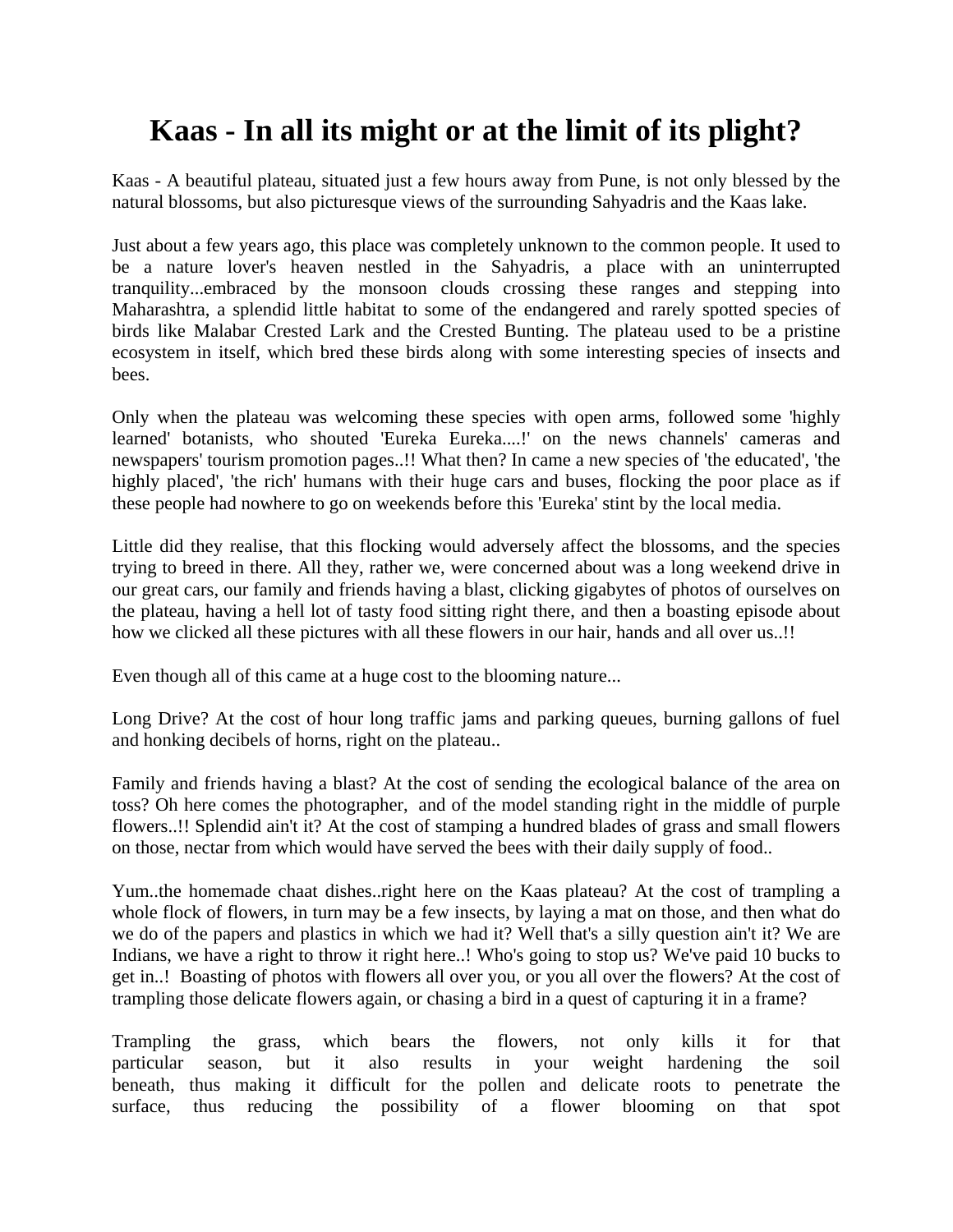in the next season too... After all this, we are still highly educated, highly placed, 'adventure loving' 'humans'...!! Unbelievably ironically funny...! I still can't imagine the scenario when 80,000 people turned up on the plateau on a single day, the 29th of September, 2013. And I am still surprised, that at least 30% of the flowers stood there, untrampled up till the 2nd of October, while I visited the plateau. I took it as a shame on the humans..!

We individually, have erred while not caring for the nature here. Keeping that aside, let's consider a few other factors.

What went wrong on the part of the Govt. of Maharashtra:

Realising the racy footage attracted by the plateau, the Govt. of Maharashtra decided to straightway declare it an official attraction, and thus the site was also declared as a ' UNESCO World Heritage Site'. Which indeed meant, the authorities should strive to preserve the site, and in turn try to beautify it, if not ruin it. The authorities, found a good way of safeguarding the area, they fenced off the area on both the sides of the road. And the best thing on their part was, they opened just one side of it to the visitors, the other side still remains untouched and pristine, which is pretty good a thing to be done.

But does just fencing serve the purpose? It sure doesn't. So, ideally, to limit the number of visitors they started ticket system, by charging a nominal amount of Rs. 10 per person, they have also made available an online booking facility. All said and done, the ticket system was never really used by them to limit the number of visitors, it was just used as an additional source of revenue, thereby funding the salaries of the employees hired for (again 'ideally') looking after the upkeep and discipline in the area. Alas! All they do is look at how people park their vehicles on both sides of a single lane road, thereby causing hours of long traffic jams, and in turn a huge amount of air and noise pollution, which in turn is more harmful than not to the delicate ecosystem breeding on both the sides of the road.

Personally, I think, the authorities should have:

1) Used the well designed and implemented strategy of reservations, to limit the number of visitors to three digit figures. Looking at the width of the road, and the management capabilities of the people employed, this is the maximum sustainable number of daily visitors on the plateau. In case of excess bookings, the online system can easily assign waiting queues on a 'first come first serve' basis.

2) Regulate the amount of visitors through on the spot bookings, in Satara from the southern entry onto the narrow road, and Kaas village at the northern base of the same narrow ghat, so that the parking and long jam issues could be tackled, where the roads are wide enough.

3) Possibly banned four wheelers and larger vehicles, after Satara, and provided CNG operated paid shuttle mini buses to the plateau, through the narrow roads, thereby further reducing the traffic hassles.